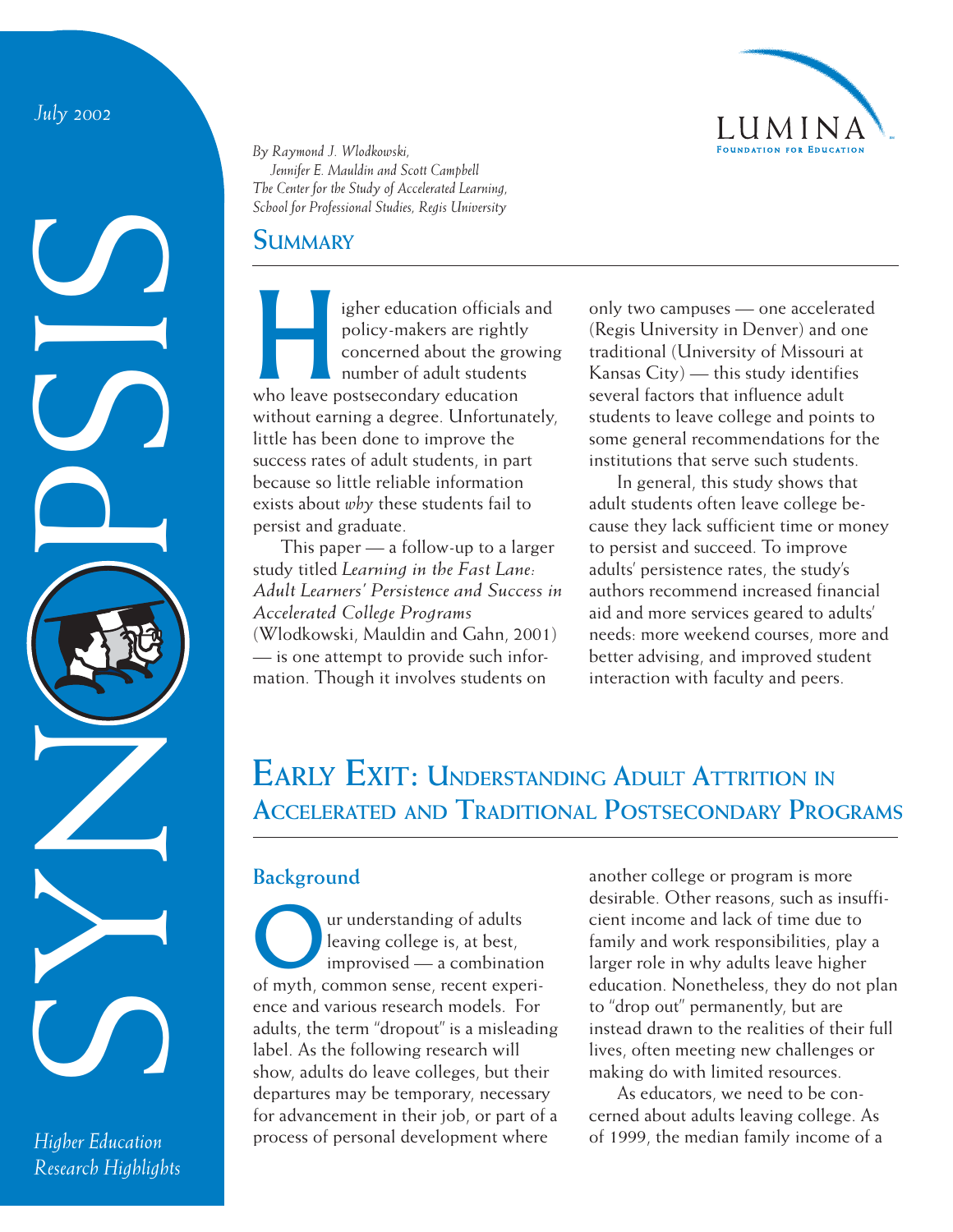*Recent estimates are that about 60 percent of adult students leave college before graduation.*

high school graduate was \$42,995 whereas the median family income of a college graduate was \$76,059 (Mortenson, 2001). In 10 years, the cumulative difference is more than \$300,000. Recent estimates are that about 60 percent of adult students leave college before graduation (Wlodkowski, Mauldin and Gahn, 2001). Clearly, these missed opportunities represent huge potential losses, both personal and social.

The research in this report extends the study reported in *Learning in the Fast Lane: Adult Learners' Persistence and Success in Accelerated College Programs* (available in the "Publications" section of the Lumina Foundation Web site, www.luminafoundation.org). The purpose of both studies was to identify factors that influence adult learners' persistence (continuing involvement in coursework or graduation) and success (grade point average).

The two universities participating in both studies are Regis University and the University of Missouri in Kansas City (UMKC). Regis University is a private Jesuit university with an enrollment of 13,500 students located in Denver, Colo. Its School for Professional Studies has 11,500 adult students enrolled in accelerated programs. UMKC is a public university with an enrollment of 11,000 students reflecting a large adult population enrolled primarily in traditional programs.

The important findings from *Learning in the Fast Lane* were:

- Adult learners benefit from having significant college experience before enrolling in four-year colleges. Having more transfer credits was associated with degree completion at both universities.
- Adult learners with higher grades were more likely to persist and succeed at both institutions.
- Women were twice as likely as men to graduate within six years at Regis University (accelerated format), but were two times more likely than men to drop out after one term at UMKC (traditional format).
- Financial aid enhances adult student persistence. At Regis University, adults who received financial aid were 2.9 times more likely than non-financial aid recipients to persist to the spring semester. This effect was even stronger at UMKC, where adults who received financial aid were more than four times more likely to persist.
- Social integration was associated with adult student persistence and success in the traditional program only.
- Several motivational variables were associated with higher grades in the traditional program: self-regulation, self-efficacy and instruction that supported students' intrinsic motivation.

Seeking to deepen our understanding of the reasons that adult students persist, we conducted a follow-up study on *Learning in the Fast Lane*, focusing on students who had been enrolled in Fall 1999 (when the first survey was administered) but did *not* re-enroll in Fall 2000.

First, using the "Exit Questionnaire," we surveyed 128 students. This questionnaire gathered information about two sets of variables — 1) those within students' domain of control, such as academic performance, employment, financial status and personal circumstances; and 2) those under institutional control, such as instruction, student services, career assistance and school environment. Findings from this study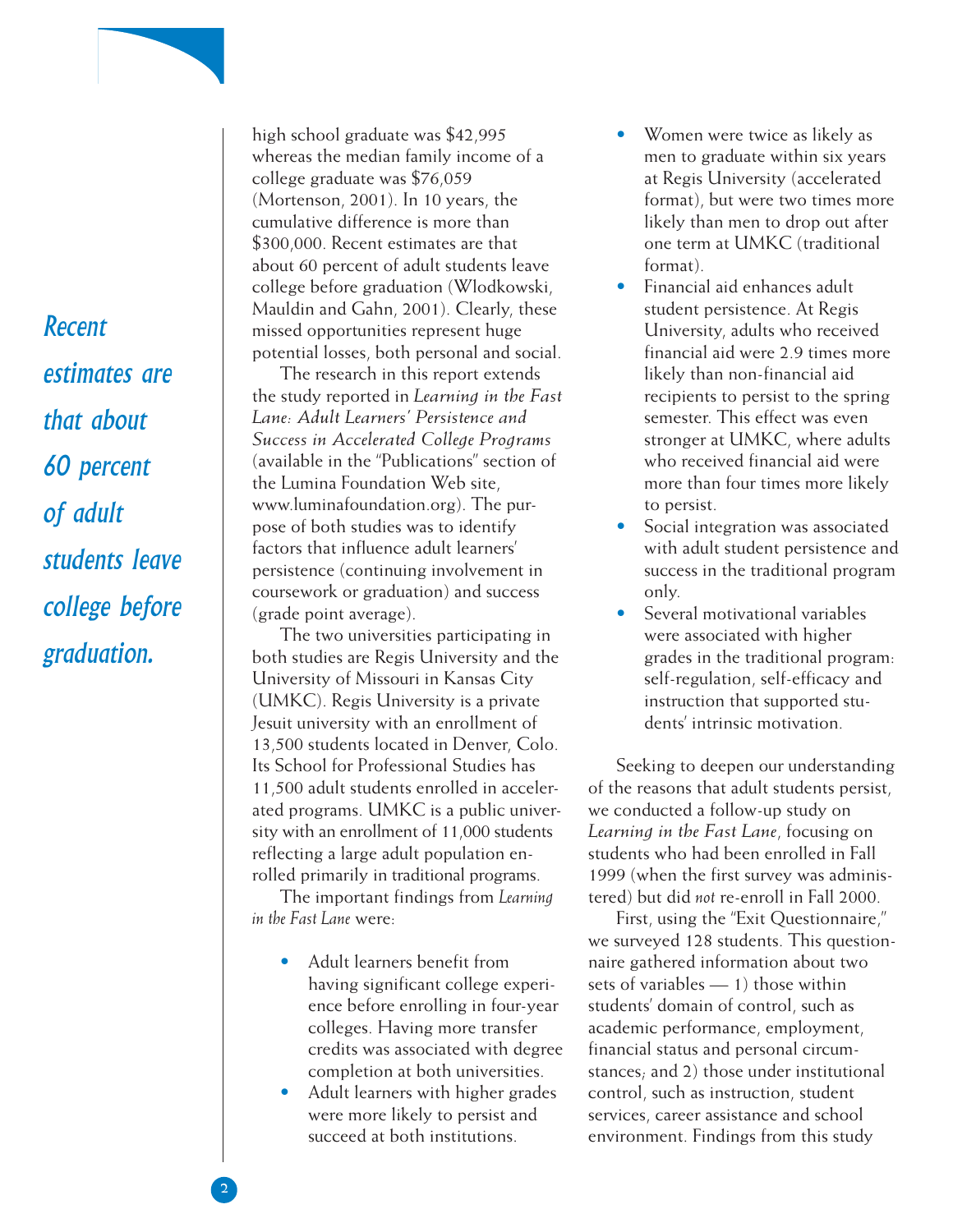suggest steps adult learners and colleges might take to increase persistence and success.

Next, we conducted a semi-standardized phone interview with 62 adults (32 from Regis University and 30 from UMKC) who had not re-enrolled in Fall

2000. These interviews focused on students' experiences prior to withdrawing from college. Information gleaned from these interviews provides a more comprehensive understanding of the factors associated with adult persistence and success.

# **REASONS FOR LEAVING COLLEGE: SURVEY FINDINGS**

I n order to understand the reasons why adults leave college, an Exit Questionnaire was sent to all adult students at both universities who had enrolled in Fall 1999 but had not reenrolled in Fall 2000. The adjusted total number of students was 295: 166 from Regis University and 129 from UMKC. Eighty-one students from Regis (49 percent) returned surveys, and 53 (41 percent) from UMKC returned them. Because of completion errors, three surveys from each school were discarded, resulting in sample sizes of 78 for Regis and 50 for UMKC, for a total of 128 students. (A copy of the [Exit Question](http://www.luminafoundation.org/publications/synopsis/july02exitinterview.pdf)[naire](http://www.luminafoundation.org/publications/synopsis/july02exitinterview.pdf) is available on the Web at: http://www [.luminafoundation.org/](http://www.luminafoundation.org/publications/synopsis/july02exitinterview.pdf) publications/synopsis/july02exitinterview.pdf.)

### **Study Design**

The Exit Questionnaire collected information about (a) demographic characteristics, (b) factors attributed to the student's domain of influence such as academic, employment, financial and personal circumstances, and (c) factors attributed to the college's domain of influence such as instruction, student services and school environment.

The survey provided data to address several research questions:

- Of the reasons adults give for leaving accelerated programs at Regis University and traditional programs at UMKC, which may be attributed to the student's domain of influence? Do these reasons relate to gender differences at either school?
- In the perception of adult students, what factors could be changed in accelerated programs at Regis University and in traditional programs at UMKC to influence these students to continue their enrollment? Do these perceived changes relate to gender differences at either school?
- Do the reasons for leaving accelerated programs at Regis University and traditional programs at UMKC differ for adults who have more than 35 credits to complete compared to adults who have 35 or fewer credits to complete?

By focusing on specific reasons that adults give for leaving college, we better understand what might be done to retain students and can better inform policy decisions and intervention strategies.

*Findings from this study suggest steps adult learners and colleges might take to increase persistence and success.*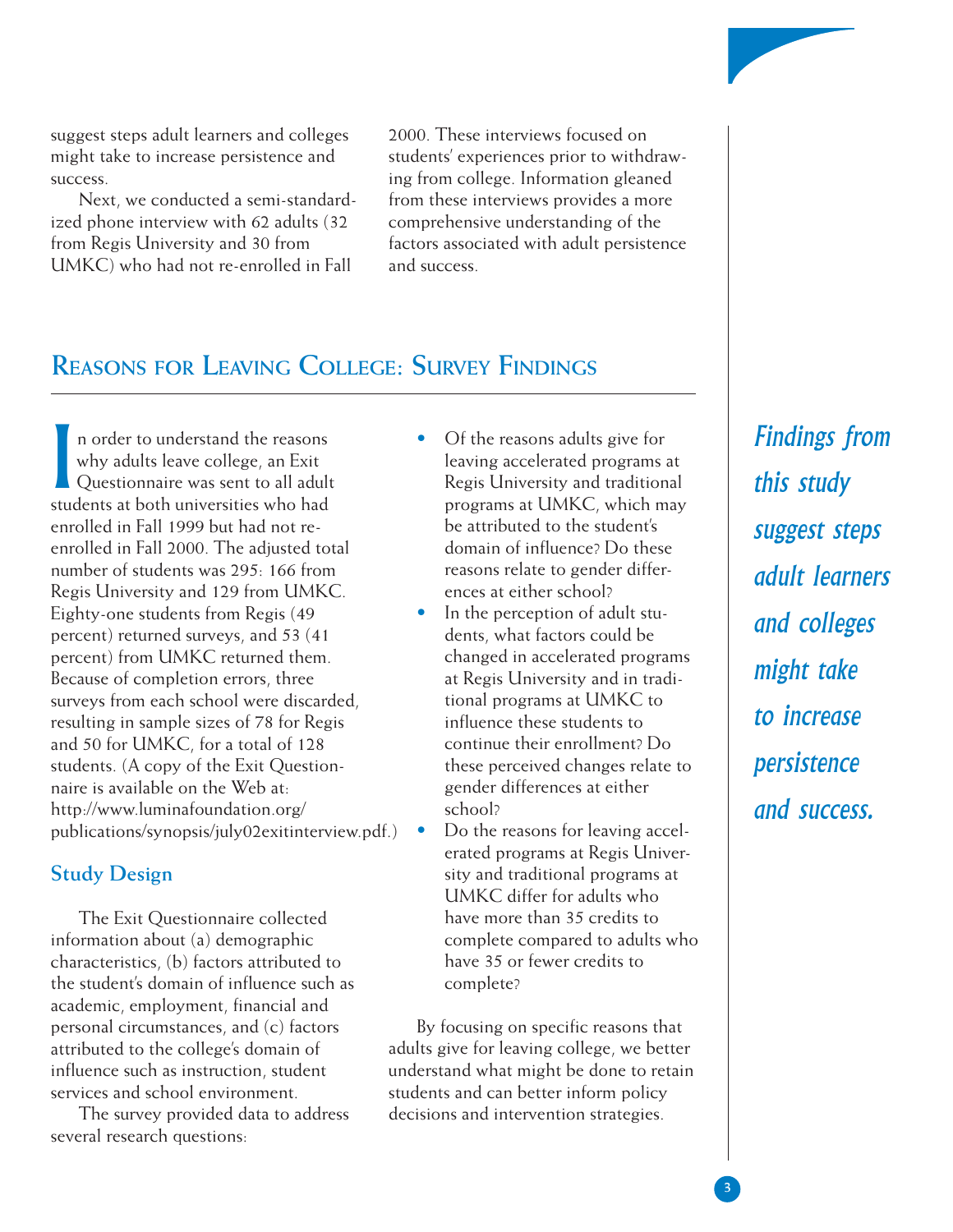

As detailed in Exhibit 1, survey respondents at both Regis and UMKC are predominantly white, female and married. They differ, however, in employment status and income levels; far more Regis respondents are employed full time and earning at least \$26,000 per year.

## **Analysis**

Exhibit 2 shows the seven most frequently cited reasons for leaving college that are within students' domain of influence. Although the specific percentages differ, the reasons are the same for students at both universities. These reasons are also what you would expect from responsible adults: conflict with job, home responsibilities, and too little time to study. All are reasons associated with the demands of family and work.

For students at both colleges, *not enough money to go to school* was cited as a significant reason for leaving, as indicated by 50 percent of the students at Regis and 47 percent at UMKC. Also, nearly a third of students at both schools listed *could not find sufficient financial aid* as a reason for their departure. These results, which suggest that adults perceive the need for financial aid, also reinforce the finding in *Learning in the Fast Lane* that tuition aid is significantly related to persistence and grades at both universities.

We checked for differences at each college between men and women and between students closer to graduation and those who are farther away (i.e., needing more than 35 credits). The only statistically significant differences were:

• At Regis University, child-related problems were cited more fre-

### Exhibit 1 **Profile of Survey Respondents**

|                                   | Regis | UMKC |
|-----------------------------------|-------|------|
| Number of                         |       |      |
| completed surveys                 | 78    | 50   |
| Female                            | 64%   | 65%  |
| White                             | 69%   | 69%  |
| Average age                       | 35.2  | 34.1 |
| Married                           | 59%   | 54%  |
| Children at home                  | 44%   | 50%  |
| Single parents                    | 11%   | 16%  |
| Employed full time                | 91%   | 43%  |
| Income less than<br>\$26,000/year | 16%   | 49%  |

quently by women than by men (39 percent vs. 13 percent).

• At UMKC, more women than men said that insufficient financial aid was a problem (32 percent vs. 18 percent).

At UMKC, 72 percent stated that they intended to return to school at UMKC; 75 percent of respondents at Regis reported they intended to return to Regis. These findings are typical of exit survey results, though our previous studies indicate that adult students who leave school rarely return to the same college.

### *Influences to Continue Enrollment*

In terms of what their college could do to influence them to continue their enrollment, the findings are similar for Regis University and UMKC, as seen in Exhibit 3.

*Tuition aid is significantly related to persistence and grades at both universities.*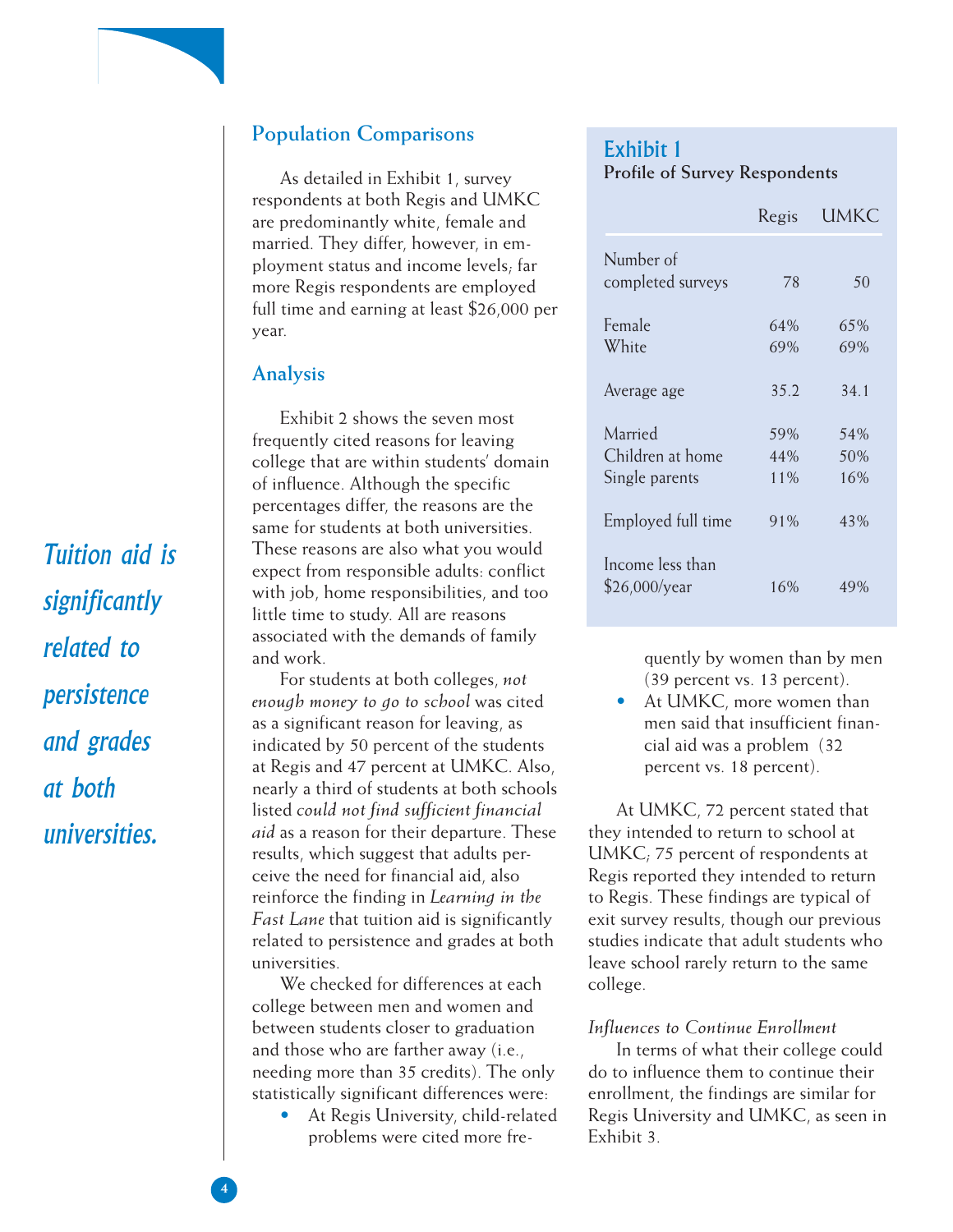### Exhibit 2 **Reasons for Leaving College**

*Top reasons within students' domain of influence*



### Exhibit 3 **What Colleges Could Do**

*Influences on students to continue their enrollment*



*Previous studies indicate that adult students who leave school rarely return to the same college.*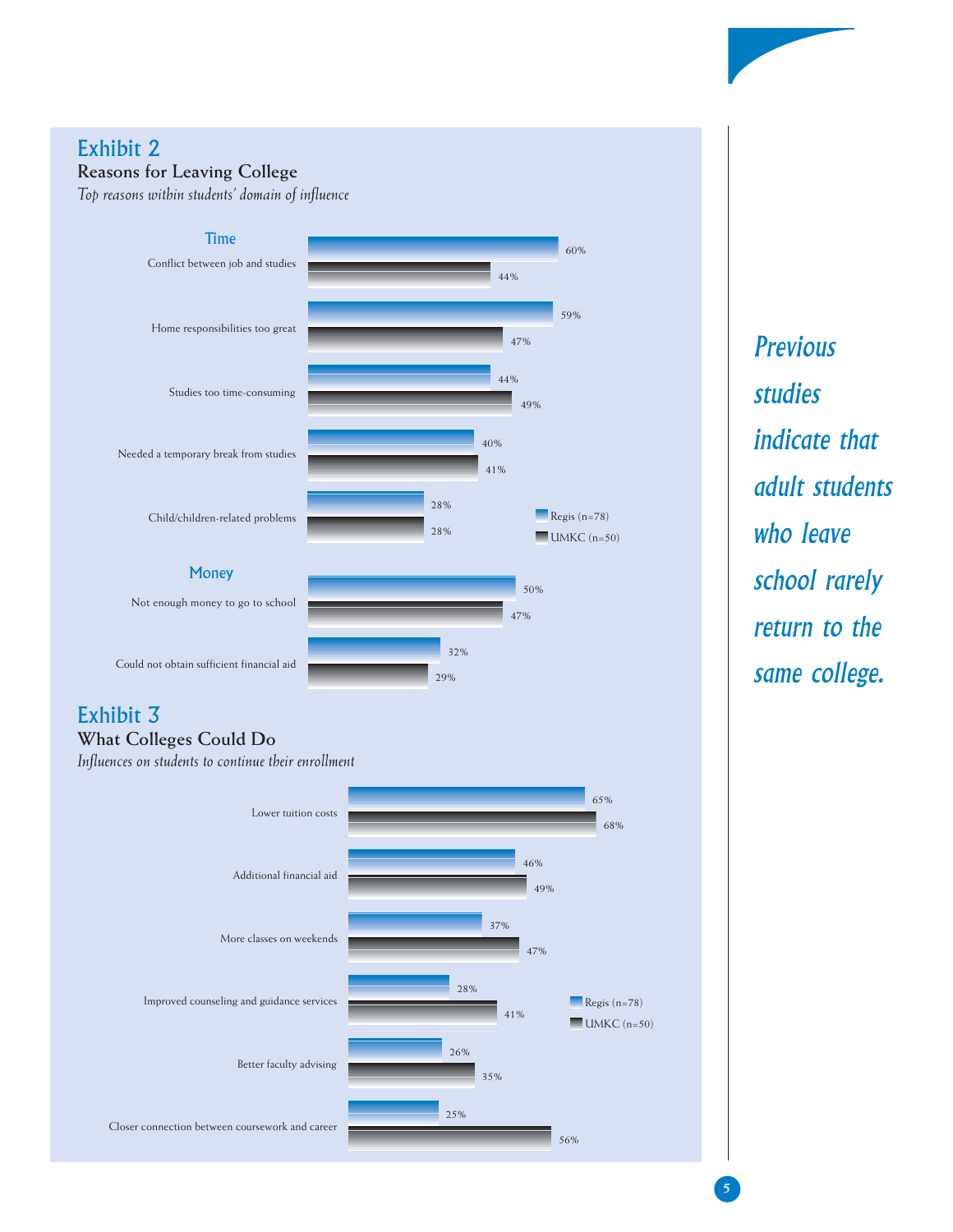

Not surprisingly, *lowering tuition cost* was identified as a change that would influence the greatest proportion of adult students to continue their enrollment at both colleges. *Additional financial aid* is also a popular recommendation, ranking second at Regis and third at UMKC.

Probably closely related to *conflict with job* and *home responsibilities* is a desire for *more classes on weekends*. Finally, improved *guidance* and *better faculty advising* were seen by at least 25 percent of the respondents at both schools as a positive influence for continuing enrollment.

At UMKC, we found no gender differences on this series of questions. At Regis, however, more women than men called for *lower tuition costs* (81 percent vs. 41 percent) and *additional financial aid* (60 percent vs. 27 percent). Also, more women than men at Regis suggested *more classes on weekends* as a factor that might have kept them in college.

Again, there were no significant differences at either school between those who needed 35 or fewer hours to graduate and those who needed 36 or more hours.

# *The literature on best practices for adult learners emphasizes the importance of student support services in aiding persistence.*

# **INSIGHTS ABOUT LEAVING COLLEGE: INTERVIEW FINDINGS**

his part of the study contributes to a more qualitative understanding of why adults leave college. We conducted a phone interview that focused on their experiences prior to withdrawing from college.

### **Study Design**

We interviewed 32 students from Regis University and 30 students from UMKC. These individuals had enrolled in Fall 1999 but had not enrolled in Fall 2000. Fifteen of the students at each school were students who had not returned their self-report exit surveys. We stratified our sample in this manner to broaden our sample population and to collect data from students who may not have been inclined to provide information on a written survey.

The interviewer was a doctoral intern at the Center for the Study of Accelerated Learning. He took care to limit the

interview to approximately 10 minutes. He asked seven questions in the same sequence to ensure that the same topics were covered for each respondent. Interviews for the students who had completed the exit survey were conducted with the student's completed survey in hand. The other interviews were conducted without this reference.

We based the semi-standardized interview, in part, on those variables that have been consistently found within college programs to be significantly associated with adult student persistence — interaction and connection with students and faculty (New England Adult Research Network, 1999; Tinto, 1998). We also included questions about advising because the literature on best practices for adult learners emphasizes the importance of student support services in aiding persistence (Council for Adult and Experiential Learning, 2000).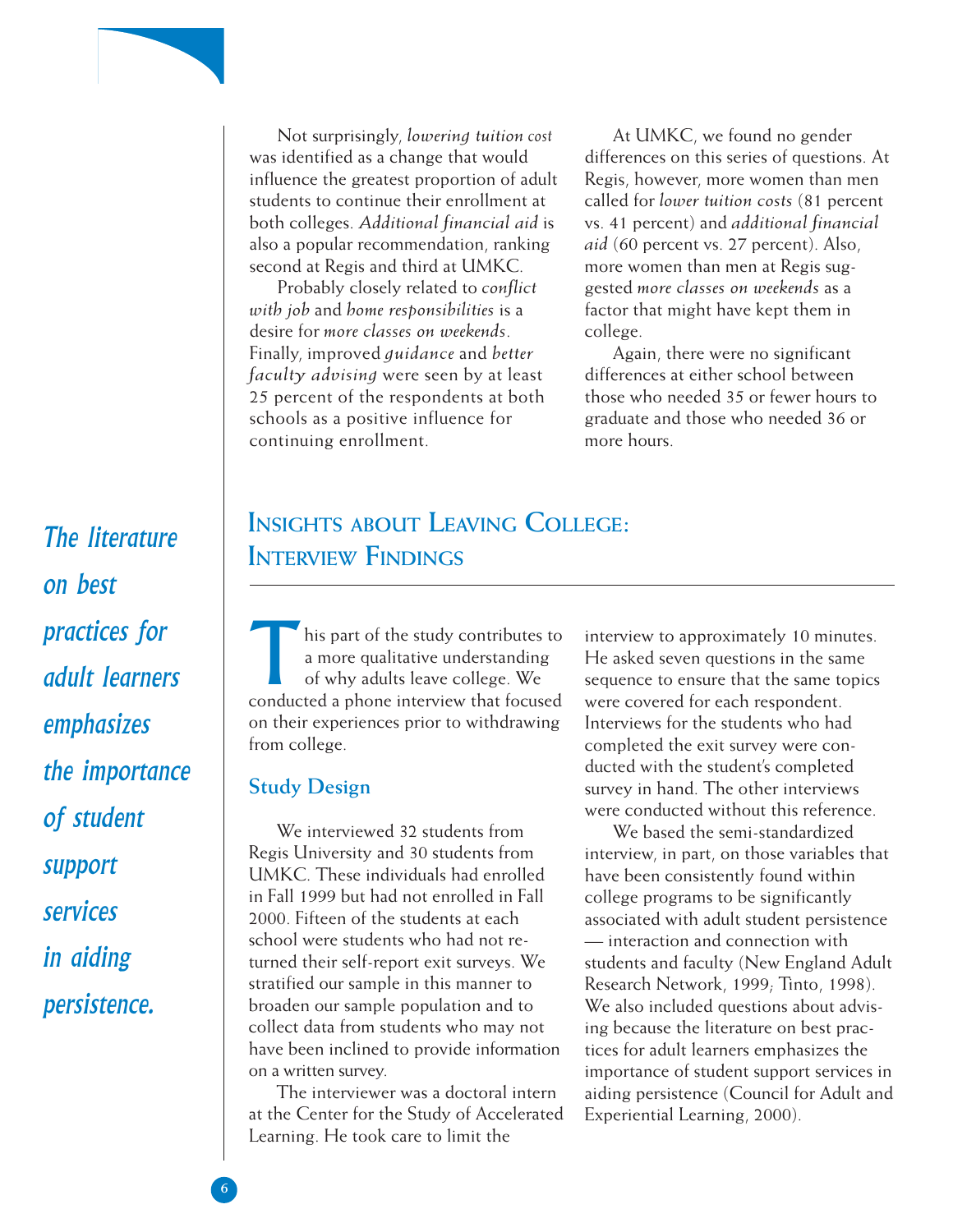

We analyzed findings separately for each of four student groups: two groups from each institution, based on whether they had returned the exit survey. Sample sizes are shown in Exhibit 4.

Based on our experience with previous interviews and because we used the exit

| Exhibit 4<br><b>Interview Sample Sizes</b> |                |                |                |
|--------------------------------------------|----------------|----------------|----------------|
| <b>Returned Exit Survey?</b>               | Regis          | UMKC           | Total          |
| Yes<br>No<br>Total                         | 17<br>15<br>32 | 15<br>15<br>30 | 32<br>30<br>62 |

survey as a guide for the phone interviews, we created a coding scheme that integrated several elements from the exit survey into a thematic category. For example, we created the thematic category of *not enough money* to integrate both *not enough money to go to school* and *could not obtain sufficient financial aid.*

Also, we noted from previous interviews that students often combine reasons for leaving college into a single thematic category such as "not enough time." For example, adults see *family and work responsibilities* as a totality that denies them enough time to do well in school; they do not see *family responsibilities* as one barrier and *work responsibilities* as a separate, independent barrier. Thus, we used *family and work responsibilities* as a single thematic category.

Due to their absence from the exit survey and because of their importance in previous interviews, we added the thematic categories of *better interaction with students* as an influence to continue enrollment and *accelerated learning format* as a reason to leave.

### **Findings**

**1. Time:** Lack of time was the dominant theme for leaving both colleges. These adult students repeatedly made reference to competing priorities, being overwhelmed, and just not having enough

> time to meet the demands of schoolwork. Extreme circumstances were not uncommon. One student reported, "I had to stop going to school. My husband recently died, and I just had a baby six weeks ago." Another, "I felt like I was going in

four directions at the same time and just finding enough time to drive to school was becoming a problem."

While Regis students most often cited *not enough time due to conflict with family and work responsibilities*, UMKC students emphasized that *inflexible scheduling of courses* posed an intolerable burden on their personal and professional lives. A former student said, "UMKC has a very limited schedule of classes and my schedule just doesn't work with it." Another student stated, "I've waited two semesters for this class, and it hasn't come along when I can take it."

**2. Money:** In both schools, a higher proportion of adults who did not return surveys identified lack of money as a reason to leave. This finding may occur because, for many people, the lack of sufficient funds may be a source of embarrassment, something they found difficult to reveal. Nonetheless, lack of money is clearly a problem. As one student put it: "I've got to care for my mom, and the money only goes so far. When it came to tuition, I just ran out." A few students

*Adult students repeatedly made reference to competing priorities, being overwhelmed, and just not having enough time.*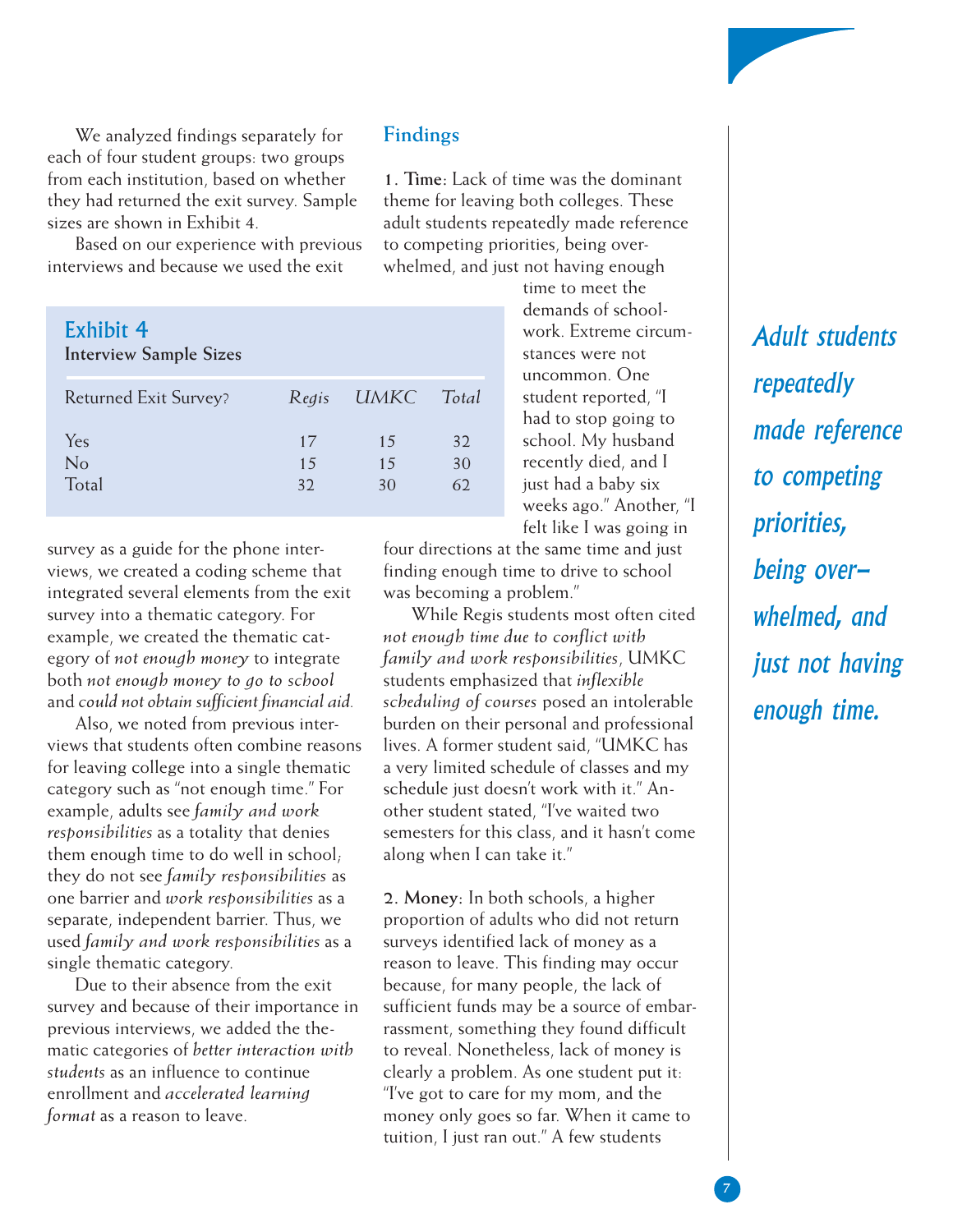*Students at both colleges reported that better interaction with other students would induce them to continue their enrollment.*

commented about their dependency on tuition reimbursement, " I changed employers, and this one doesn't pay for tuition. I didn't have the money. I just had to stop." Another student commented that there didn't seem to be "many scholarships or financial aid for adults at Regis."

**3. Quality of advising:** A desire for better advising was more of an issue at Regis than at UMKC. Regis students felt let down or misinformed by their advisers, with more than half of those interviewed sharing frustrations about advising: "I didn't know I had one ... She was never in" ... "My adviser never followed up" ... "I was passed around twice and never met the second adviser." UMKC students had far fewer complaints and were more satisfied with the services, but still wanted more contact with their advisers.

**4. Quality of teaching:** At both colleges some students believed better teaching would have influenced them to continue with school. However, most students at both schools were enthusiastic about their learning environment and were generally positive about their interaction with faculty.

**5. Peer interaction:** Some students at both colleges reported that better interaction with other students would induce them to continue their enrollment.

Regis students often indicated they enjoyed interacting with their peers. Their remarks included phrases such as "easy to relate to" ... "supportive" ... "knowledgeable"... "pleasant" ... and "dedicated." One student said, "I felt comfortable because everyone else was working full time as well." Another commented, "They know the system and help steer each other to good instructors." Among those who needed better interaction with students was a distance education student who stated, "There was no community to speak of. I need that."

At UMKC, where the age of students varies more, being with younger students seemed an advantage to some adults: "I loved it. I felt like I was there with my children." Yet, there were also a few adults who weren't enthralled with younger students. One remarked, "I was a bit uncomfortable. I was much older than most of the students." Another said, "As an older student, it was hard to concentrate sometimes with the younger students talking like high school." Among other students seeking better interaction was one student who said, "I felt out of place with no one to relate to." Another was very specific when she remarked, "I need to be with students who are more motivated to learn."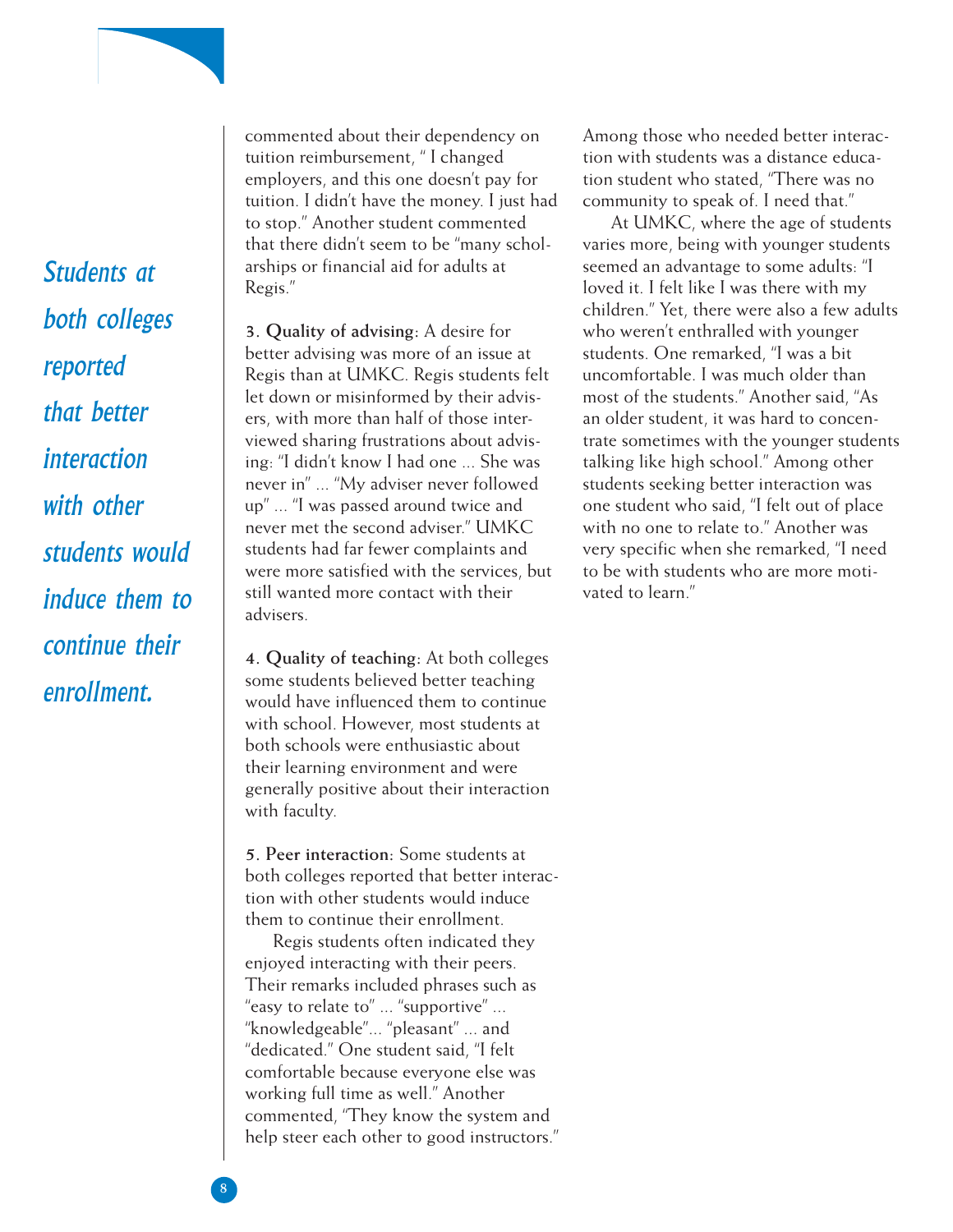## **RECOMMENDATIONS**

ased on student feedback reported here, combined with our earlier research reported in *Learning in the Fast Lane*, we submit the following recommendations for improving success rates of adult learners. They are presented in no particular order. These recommendations, though specifically addressed to Regis University and UMKC, may be informative to other colleges that serve adult learners.

**1. Recommendation:** Increase financial aid for adult students, particularly women, at both schools. Sources beyond federal aid (such as foundation support and tuition discounts) should be considered.

**Rationale:** At both colleges, *not enough money to go to school* is a significant reason for leaving, as indicated by nearly half the students surveyed. Also, 30 percent of students at both schools cited *could not find sufficient financial aid* as a reason for their departure. These results, which suggest that adults perceive the need for financial aid, also reinforce the finding in *Learning in the Fast Lane* that tuition aid is significantly related to persistence and grades at both universities. At both institutions, lack of money is a critical issue for a higher percentage of women than men.

**2. Recommendation:** For accelerated programs, consider establishing a peer-support program to improve persistence. At both schools, deepen interaction with faculty.

**Rationale:** Better social integration with peers correlates with persistence at both schools. Research findings from other studies confirm that positive involvement with peers and faculty encourages adult learners to persist.

**3. Recommendation:** At both colleges, create or expand weekend course schedules.

**Rationale:** Conflict with job and family responsibilities is cited as a major reason for leaving at both schools. Weekend course schedules allow for more flexibility in finding resources to remain in school. Also, an accelerated program with its intense schedule makes weekend courses more adaptable to family and job responsibilities that women may feel more pressured to accommodate.

**4. Recommendation:** Make advising a more understandable and dependable process for adults at both schools, especially in the first year of enrollment.

**Rationale:** At least one-fourth of the students at both schools see improved guidance and better advising as a positive influence for remaining in school.

*At both institutions, lack of money is a critical issue for a higher percentage of women than men.*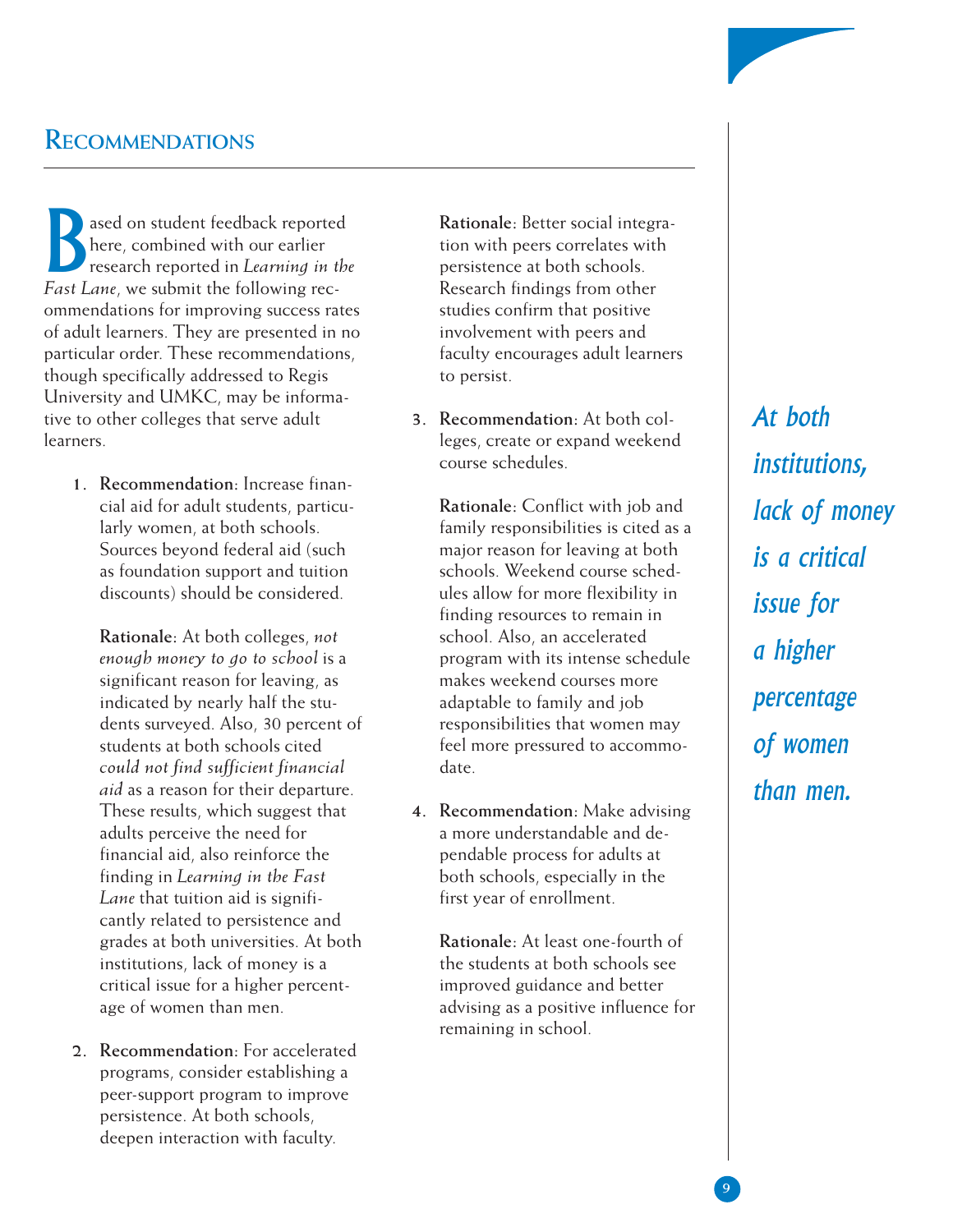## **ISSUES FOR FURTHER RESEARCH**

e need to extend studies of<br>this nature to a wider samp<br>of colleges and regions so this nature to a wider sample of colleges and regions so that we may identify and build the structures within colleges that increase adults' access and their chances for degree completion.

We will continue these efforts November 6-9, 2002, when we convene the directors of accelerated college programs at the International Council for Adult and Experiential Learning Conference in Washington, D.C. Our purpose for this meeting is to work with the directors to build a research agenda that can help improve adult learning and increase

success in accelerated programs. (For more information about the conference, visit the Center for the Study of Accelerated Learning on the Web at: http://academic.regis.edu/jgonzale/ Center web pages/default.htm.)

We also are conducting validation studies to refine the Adult Learning Survey (ALS), which was used to collect data for *Learning in the Fast Lane*. This evaluation of the ALS will prepare it for widespread use as a tool for assessing adult student populations and providing information for colleges to better serve adult learners.

## **REFERENCES**

Babbie, E. (1998). *The Practice of Social Research.* Belmont, Calif.: Wadsworth.

Council for Adult and Experiential Learning (2000). *Serving Adult Learners in Higher Education: Principles of Effectiveness*. (Executive Summary), Chicago: Council for Adult and Experiential Learning.

Cross, K.P. (1981). *Adults as Learners: Increasing Participation and Facilitating Learning*. San Francisco: Jossey-Bass.

Hochschild, J.A. (1989). *The Second Shift: Working Parents and the Revolution at Home*. New York: Viking.

Mission Formation and Diversity Project (1999). *The Mission, Formation and Diversity Survey Report: Adult Degree Programs at Faith-Based Colleges*. Princeton, N.J.: The Center for the Study of Religion at Princeton University.

Mortenson, T.G. "Trends and patterns in undergraduate enrollment by age." Presentation at the International Conference of the Council for Adult and Experiential Learning, Orlando, Fla., November 9, 2001.

New England Adult Research Network (1999). *Factors Influencing Adult Student Persistence in Undergraduate Degree Programs*. Amherst, Mass.: Victoria Dowling, University of Massachusetts.

Pintrich, P.R. (1999). "The Role of Motivation in Promoting and Sustaining Self-regulated Learning." *International Journal of Educational Research,* 31, 459- 470.

Schunk, D.H. and Zimmerman, B.J. , eds. (1994). *Self-regulation of Learning and Performance: Issues and Educational Applications*. Hillsdale, N.J.: Erlbaum.

Tinto, V. (1998). "Colleges as Communities: Taking Research on Student Persis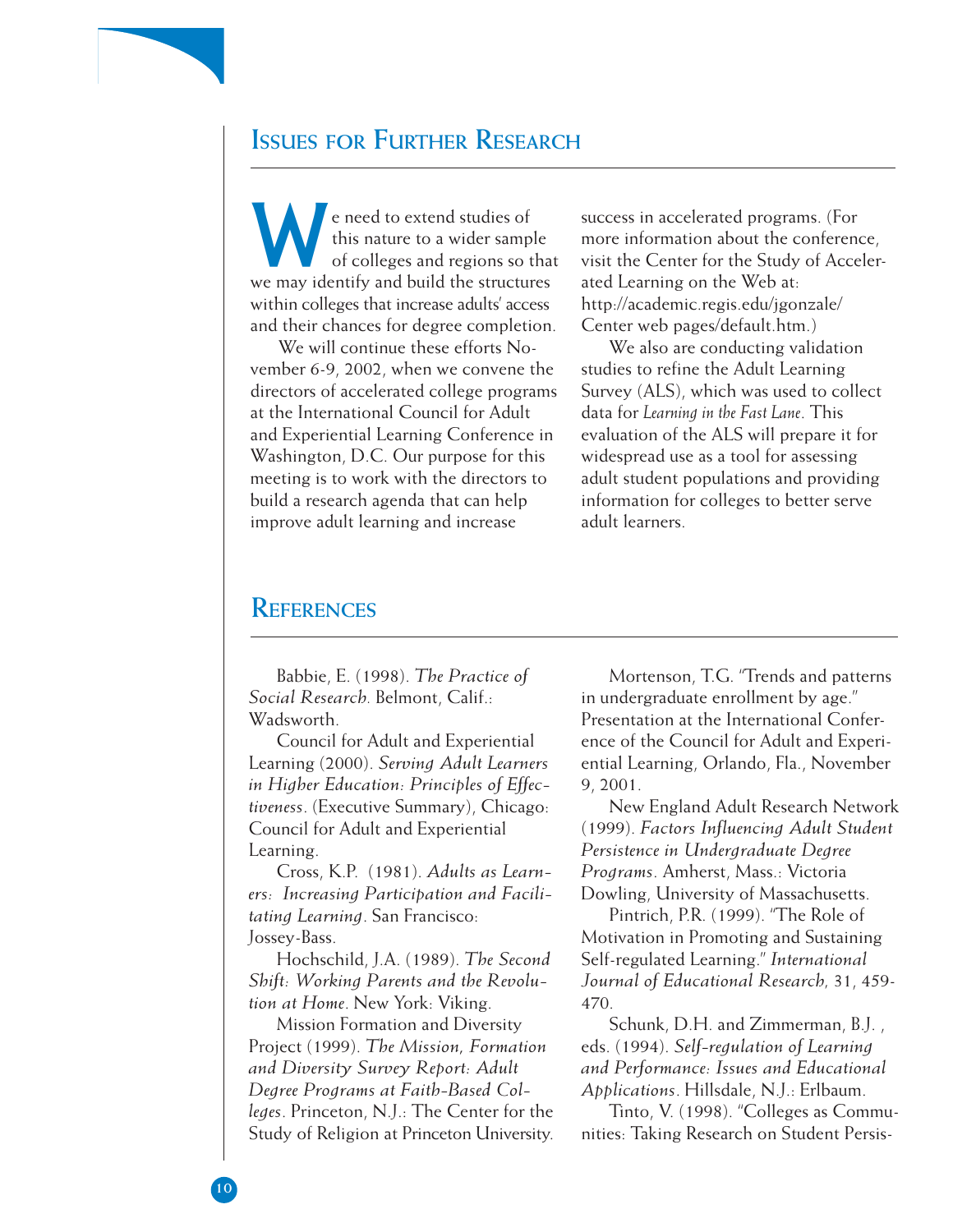tence Seriously." *The Review of Higher Education, 21,* 167-177.

Trawick, L. and Corno, L. (1995). "Expanding the Volitional Resources of Urban Community College Students." In *Understanding Self-regulated Learning,* P.R. Printrich, ed. New Directions for Teaching and Learning, No. 63. San Francisco: Jossey-Bass.

Van der Kamp, M. (1996). "Participation: Antecedent Factors." In *International Encyclopedia of Adult Education and Training,* (second edition), A.C. Tuijnman, ed. Tarrytown, N.Y.: Pergamon.

Wlodkowski, R.J., Mauldin, J.E. and Gahn, S.W. (2001). *Learning in the Fast Lane: Adult Learners' Persistence and Success in Accelerated College Programs*, Indianapolis: Lumina Foundation for Education. [Note: Parts of this paper also draw on material from sources originally cited in the References section of *Learning* *in the Fast Lane.* That publication, which includes a copy of the *Adult Learning Survey* listed directly below, is available in Personal Document Format (PDF) on the Web at the following address: www.luminafoundation.org/Publications/ New Agenda Series/FastLane.pdf.]

Wlodkowski, R.J., Mauldin, J.E. and Gahn, S.W. (1999). *The Adult Learning Survey*. Indianapolis: Lumina Foundation for Education.

The appendices to this report including the Exit Questionnaire and the list of Phone Interview Questions — are available on the Lumina Foundation Web site at these addresses:

- • [www.luminafoundation.org/Publications/](http://www.luminafoundation.org/publications/synopsis/july02exitinterview.pdf) synopsis/july02exitinterview.pdf
- • [www.luminafoundation.org/Publications/](http://www.luminafoundation.org/publications/synopsis/july02phoneinterview.pdf) synopsis/july02phoneinterview.pdf

## **ABOUT THE AUTHORS AND THE CENTER**

**Raymond J. Wlodkowski** is director of the Center for the Study of Accelerated Learning in the School for Professional Studies at Regis University. He earned his doctorate in educational psychology from Wayne State University in Detroit in 1970. His research and teaching focus on adult learning, motivation and diversity.

**Jennifer E. Mauldin** is a senior research associate in the Center for the Study of Accelerated Learning. She earned her master's degree in public services management from DePaul University in Chicago in 1981. Her responsibilities include conducting student outcomes research for Regis University and providing analytical support for research at the Center for the Study of Accelerated Learning.

**Scott Campbell** is director of Student Activities and Leadership at Regis University. He earned his master's degree from the University of Missouri-Kansas City and is a doctoral candidate at the University of Northern Colorado. His emphasis is in higher education leadership and policy studies.

**The Center for the Study of Accelerated Learning**, located in the School for Professional Studies at Regis University, is a research institute for the assessment of the quality and applicability of intensive learning formats in higher education. The center conducts primary research on adult learning to evaluate teaching strategies, document outcomes and provide ongoing education to support the effectiveness of accelerated programs.